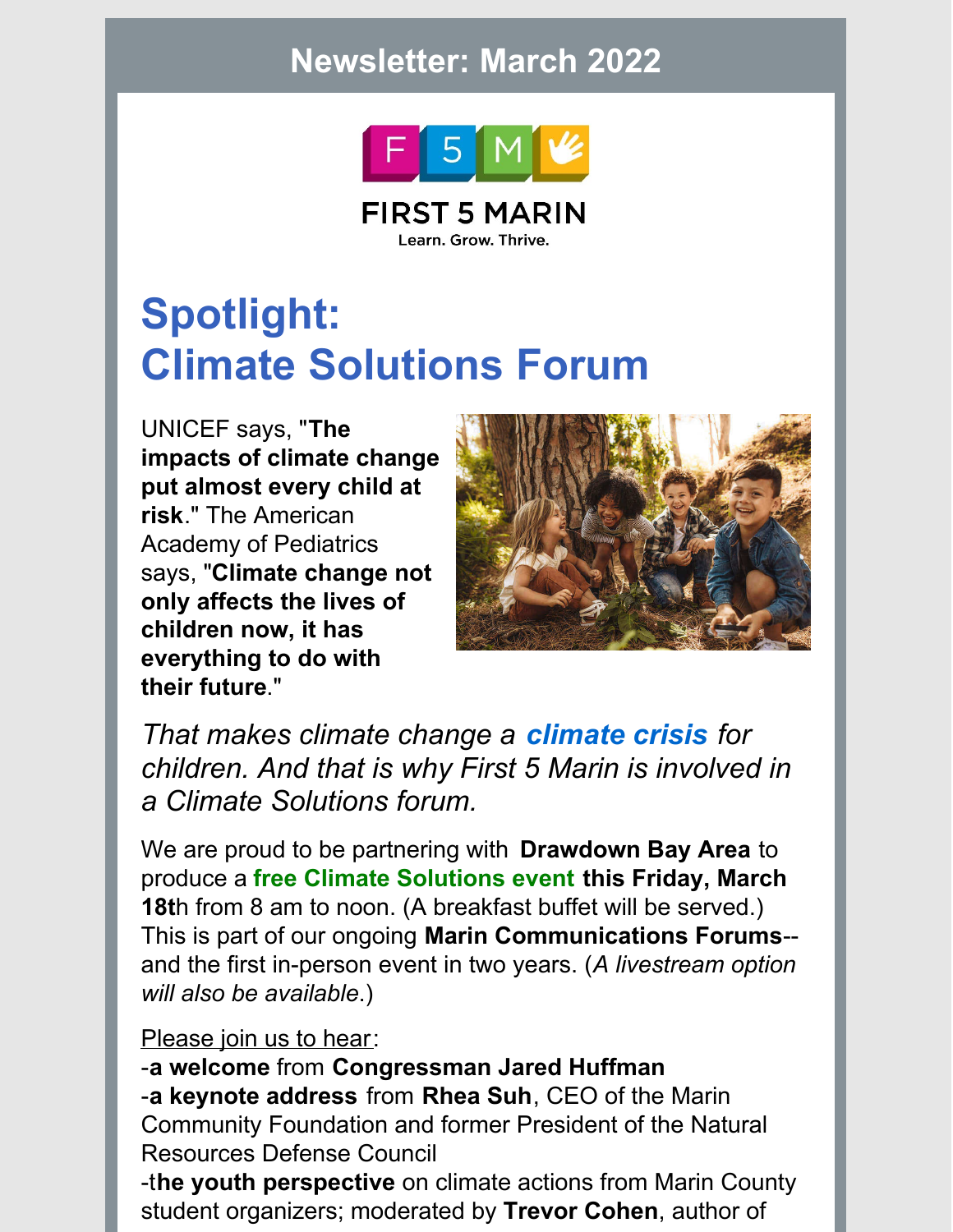"Bright Green Future"

-**climate solutions** from **Leslie Alden**, executive director of Drawdown Bay Area, with comments from **David Moller** (Climate Reality, Building Electrification) + **Dr. Itoco Garcia** (Superintendent of the Sausalito-Marin City School District) + **Carleen Cullen** (Ride and Drive Clean/Cool the Earth) + **Leanne Hoadley** (Marin Clean Energy)

**RSVP!** If you would like to join us for the Climate Solutions Forum this Friday, RSVP too [Michelle@First5Marin.org](mailto:Michelle@First5Marin.org) today. ----------------------------------------------------------------------------------------------------------------------------------------

# **FORUM: Transitional Kindergarten Friday, April 1st - 10 am to 3 pm**

Embassy Suites Hotel in San Rafael *Lunch included*

**OPENING REMARKS** by **Mary Jane Burke**, Marin County Superintendent of Schools, and **Dr. Bruce Fuller** from the UC Berkeley Graduate School of Education.

**BREAKOUT SESSIONS** by region-- to discuss **workforce issues, funding, logistics, quality programs and equity concerns**.

### **KEYNOTE ADDRESS:**

### **State Superintendent of Public Instruction Tony Thurmond**

"*Launching Universal Pre-Kindergarten (UPK): Transforming California Schools*"

**REGISTRATION** - Please email [Michelle@First5Marin.org](mailto:Michelle@First5Marin.org) to RSVP for the TK forum on Friday, April 1st at the **Embassy Suites Hotel** in San Rafael. *This is a free event, and lunch will be provided*. If you have any questions, call First 5 Marin at 415-257-8555.

## **JOIN US for First 5 Marin's March**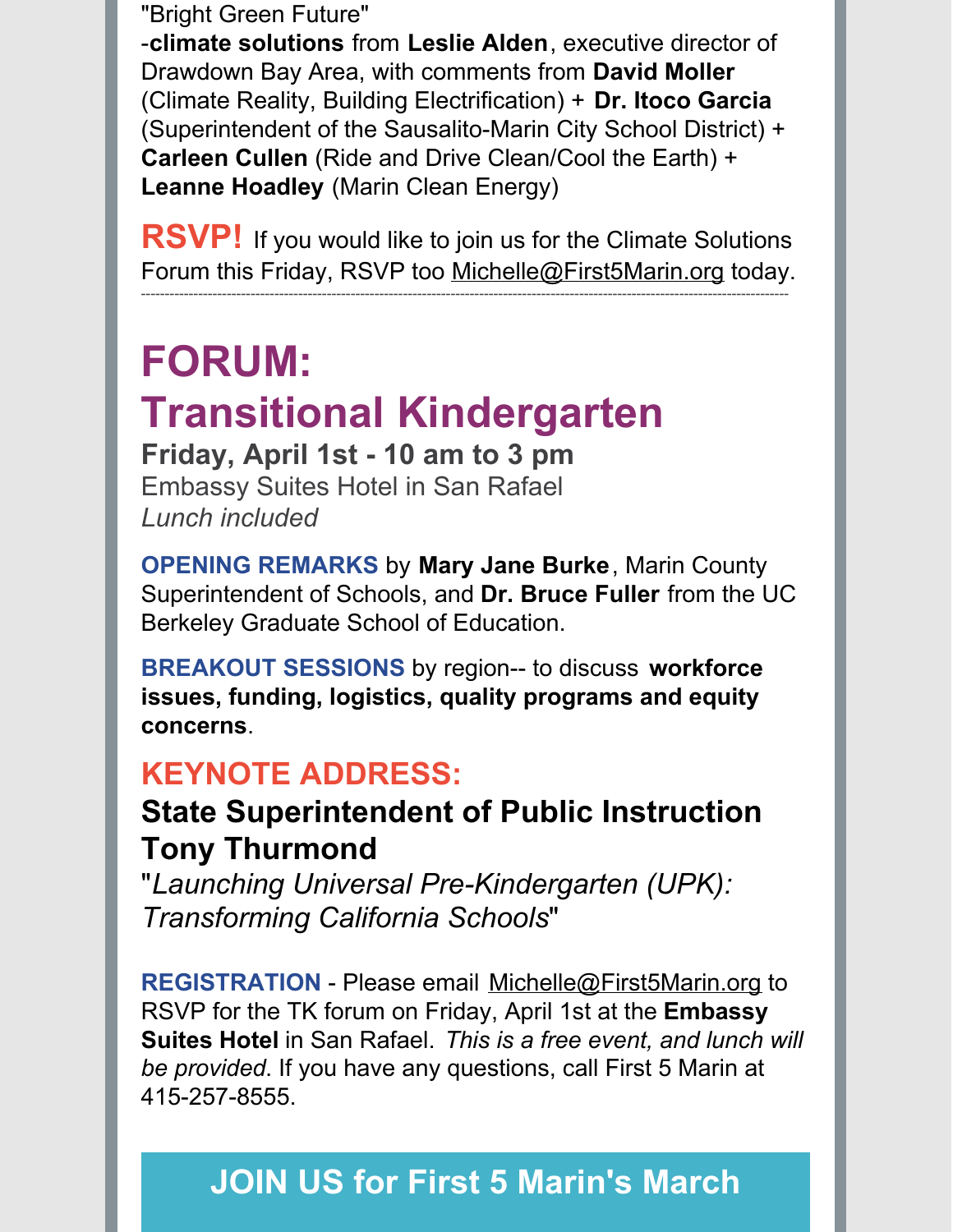**[commission](mailto:Michelle@First5Marin.org) meeting-- this Wednesday, March 16th from 5:15 to 7:15 pm. On the agenda: strategic planning update + Q1 and Q2 financials + annual report + summer backpack giveaways.**

### **DESKTOP: What We're Reading**

Take a look at some of the recent articles about important issues related to children and families:

#### **The Atlantic: How the Pandemic Has Shaped Babies' [Development](https://ccfc.us20.list-manage.com/track/click?u=135e2a604badf97829b72ff0d&id=7f62479523&e=94a7f6b3b5)**

The first two years of life are a time of astonishing brain growth. What has that meant for the toddlers who have only known a world with COVID? Two years is a long time in any child's life. It's time enough for toddlers to leap from first words to conversations. For the babies born in March 2020, just as the pandemic was declared, two years make up their whole lives. (Denworth, 3/11/22)

### **HHS.gov: New HHS Study in JAMA Pediatrics Shows Significant Increases in Children Diagnosed with Mental Health [Conditions](https://ccfc.us20.list-manage.com/track/click?u=135e2a604badf97829b72ff0d&id=fa6d2dc181&e=94a7f6b3b5) from 2016 to 2020**

A new U.S. Department of Health and Human Services (HHS) study published in the American Medical Association's journal JAMA Pediatrics exit disclaimer icon reports significant increases in the number of children diagnosed with mental health conditions. The study finds that between 2016 and 2020, the number of children ages 3-17 years diagnosed with anxiety grew by 29 percent and those with depression by 27 percent. (3/14/22)

### **New York Times: Which [Coronavirus](https://ccfc.us20.list-manage.com/track/click?u=135e2a604badf97829b72ff0d&id=f71fee97ca&e=94a7f6b3b5) Vaccine Will Work In The Youngest Children?**

Over the past 10 months, as tens of millions of

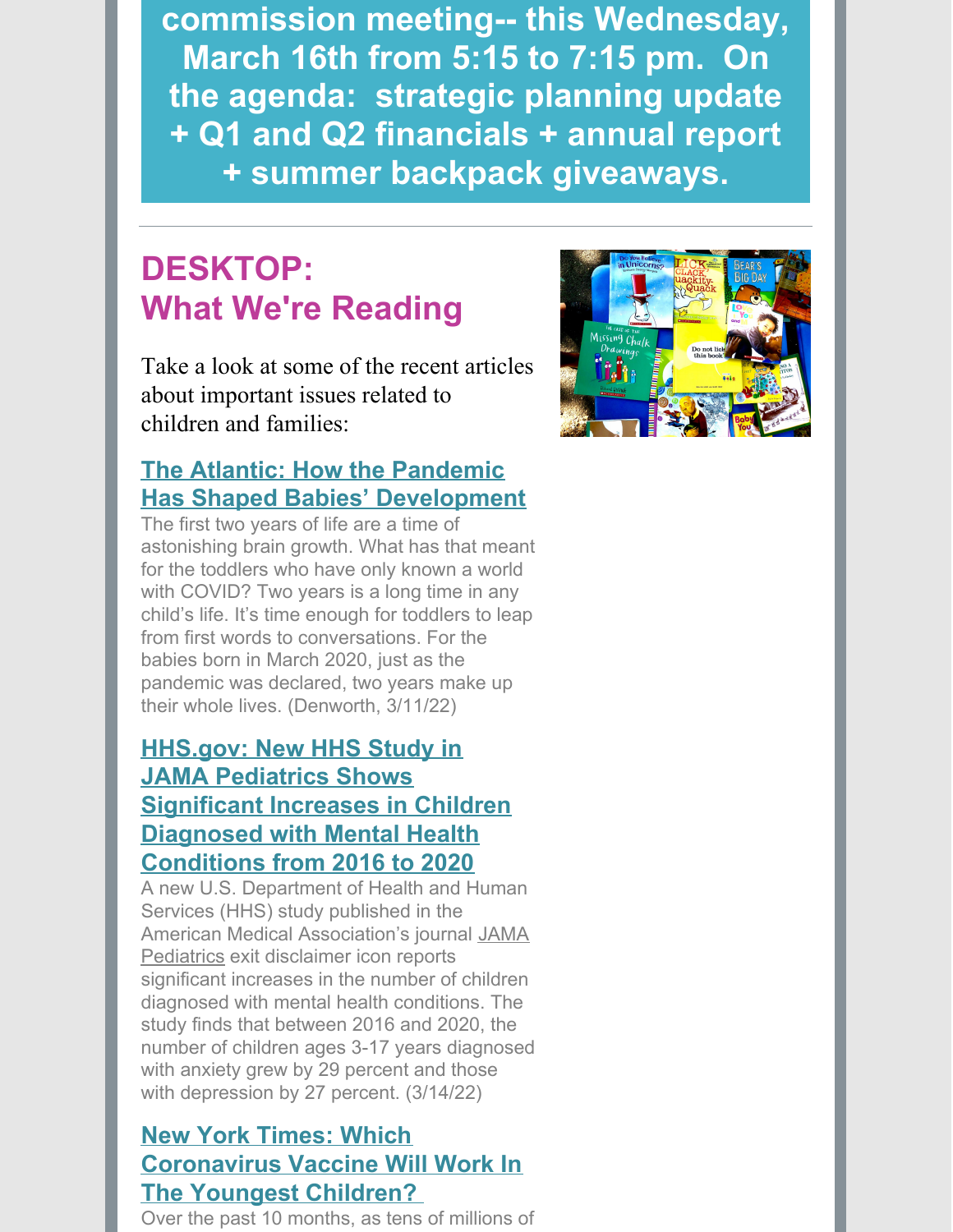children and teenagers received the Pfizer-BioNTech vaccine, the companies' main rival, Moderna, sat on the sidelines, its shot limited to adults. But Moderna may now be poised for a comeback at a critical juncture in the nation's vaccination campaign. The company is expected to send federal officials initial data this week on how well its coronavirus vaccine works for the nation's youngest children. (LaFraniere and Weiland, 3/14/22)

#### **The Hechinger Report: OPINION: What might the future of universal pre-K look like? As [researchers,](https://ccfc.us20.list-manage.com/track/click?u=135e2a604badf97829b72ff0d&id=524020aca8&e=94a7f6b3b5) we have some concerns**

As researchers involved with early care and education, we should be pleased that President Biden's first State of the Union address underscored his administration's commitment to public universal preschool. His plan could provide access for millions of children and families. Yet, our excitement is tempered by concerns that children will not thrive if we put more "school" into preschool. We urge policymakers to move away from the belief that young children need two more years of "school" before kindergarten. (Dearing and Farran, 3/15/22)

#### **New York Times: [Parents,](https://ccfc.us20.list-manage.com/track/click?u=135e2a604badf97829b72ff0d&id=addc522ef5&e=94a7f6b3b5) What Would Make Your Lives Better?**

Even though Covid case levels are at a low right now, things aren't back to normal for most American parents. Child care availability is still laughable, and it's affecting parents' ability to do their jobs. A new report from Pew Research Center shows that 48 percent of people who left jobs in 2021 said they did so in part because of child care issues. I don't know about you, but my brain still feels pretty broken. (Grose, 3/12/22)

#### **\*\*\*** FOLLOW **First 5 Marin** on Facebook! **[CLICK](https://www.facebook.com/First5Marin) HERE.**